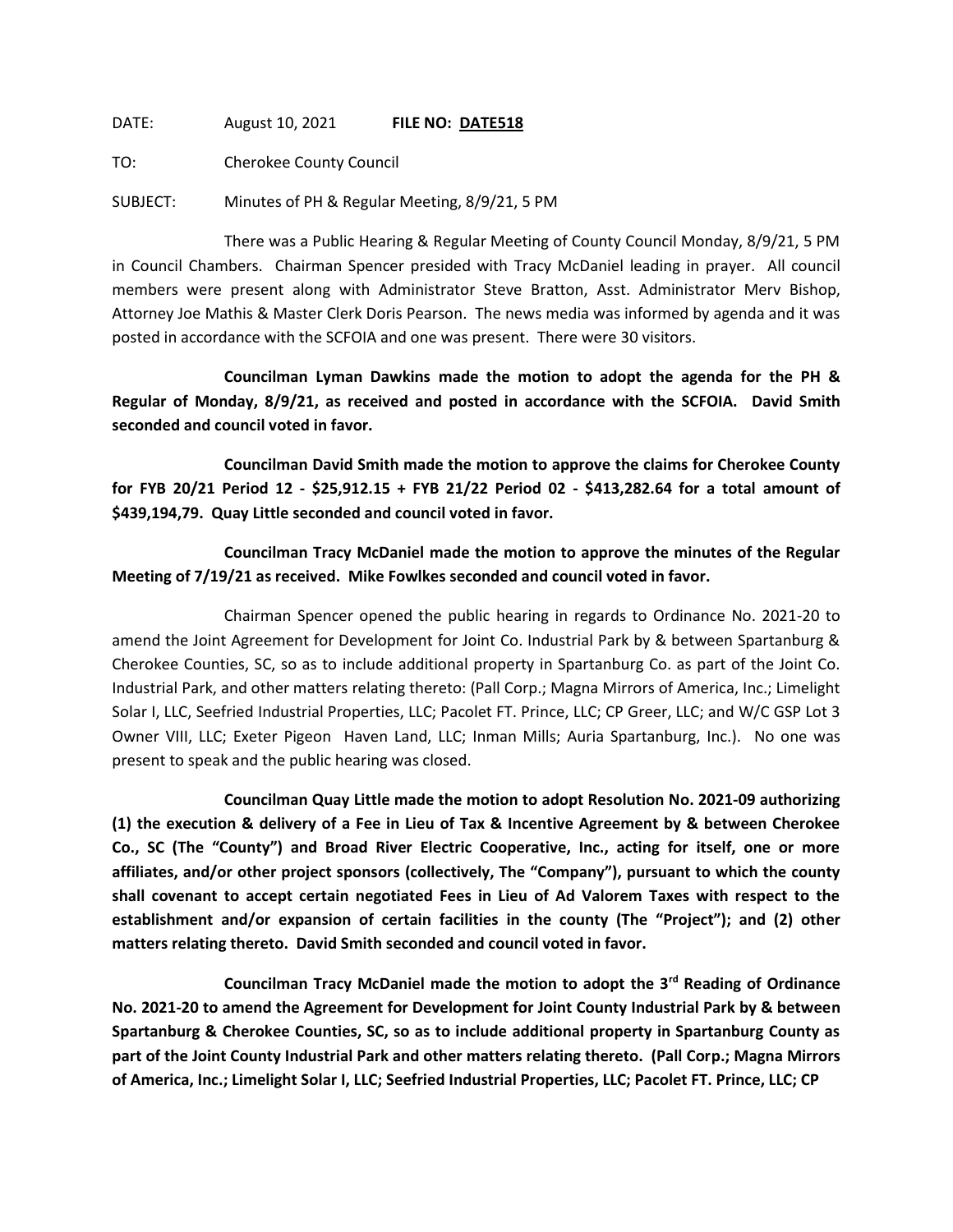## Page 2 – Minutes of PH & Regular Meeting, 8/9/21

**Greer, LLC, & W/C GSP Lot 3 Owner VIII, LLC; Exeter Pigeon Haven Land, LLC; Inman Mills; Auria Spartanburg, Inc.). Mike Fowlkes seconded and council voted in favor.**

**Councilman Tracy McDaniel made the motion to adopt the 2nd Reading of Ordinance No. 2021-21 authorizing the development of a Jointly Owned & Operated Industrial/Business Park (Project Hammer) in conjunction with Spartanburg Co., such Industrial/Business Park to be geographically located in Cherokee Co. and established pursuant to Section 4-1-170 of the Code of Laws of SC, 1976, as amended; to provide for a Written Agreement with Spartanburg County to provide for the expenses of the Park, the percentage of revenue application, and the distribution of Fees In Lieu of Ad Valorem Taxation; and other matters related thereto. Quay Little seconded and council voted in favor.**

**Councilman Lyman Dawkins made the motion to adopt the 2nd Reading of Ordinance No. 2021-22 authorizing (1) the execution & delivery of a Fee In Lieu of Tax & Incentive Agreement by & between Cherokee Co., SC (The "County") and a company known to the county as Project Hammer, acting for itself, one or more affiliates, and/or other project sponsors (collectively, The "Company"), pursuant to which the county shall covenant to accept certain negotiated Fees in Lieu of Ad Valorem Taxes with respect to the establishment and/or expansion of certain facilities in the county (The "Project"); (2) the benefits of a Multi-County Industrial or Business Park to be made available to the Company and the Project; (3) certain Special Source Revenue Credits in connection with The Project' and (4) other matters relating thereto. Quay Little seconded and council voted in favor.**

**Councilman Lyman Dawkins made the motion to adopt the 1st Reading of Ordinance No. 2021- 23 authorizing (1) the execution & delivery of a Fee in Lieu of Tax & Incentive Agreement by & between Cherokee County, SC (The "County") and Broad River Electric Cooperative, Inc., acting for itself, one or more affiliates, and/or other project sponsors (collectively, The "Company"), pursuant to which the County shall covenant to accept certain negotiated Fees in Lieu of Ad Valorem Taxes with respect to the establishment and/or expansion of certain facilities in the County (The "Project"); and (2) other matters relating thereto. Mike Fowlkes seconded and council voted in favor.**

Administrator Steve Bratton informed council that he is still working on the generator for the Detention Center. There have been some changes on how they are to be installed, etc. Some of the companies that bid on the generator the first time did not come out to see what was needed and I feel they gave a price that did not include installation, etc. I am going to send out for bid again to include purchase price and installation price. I signed a PO today to rent a generator for around \$4400/month in case ours goes out again. I believe this generator has been there since the building was built. It has been giving us a lot of trouble for some time now and it definitely needs to be replaced. I'll report back to council at our Regular Meeting of 8/23/21.

Attorney Joe Mathis had no report.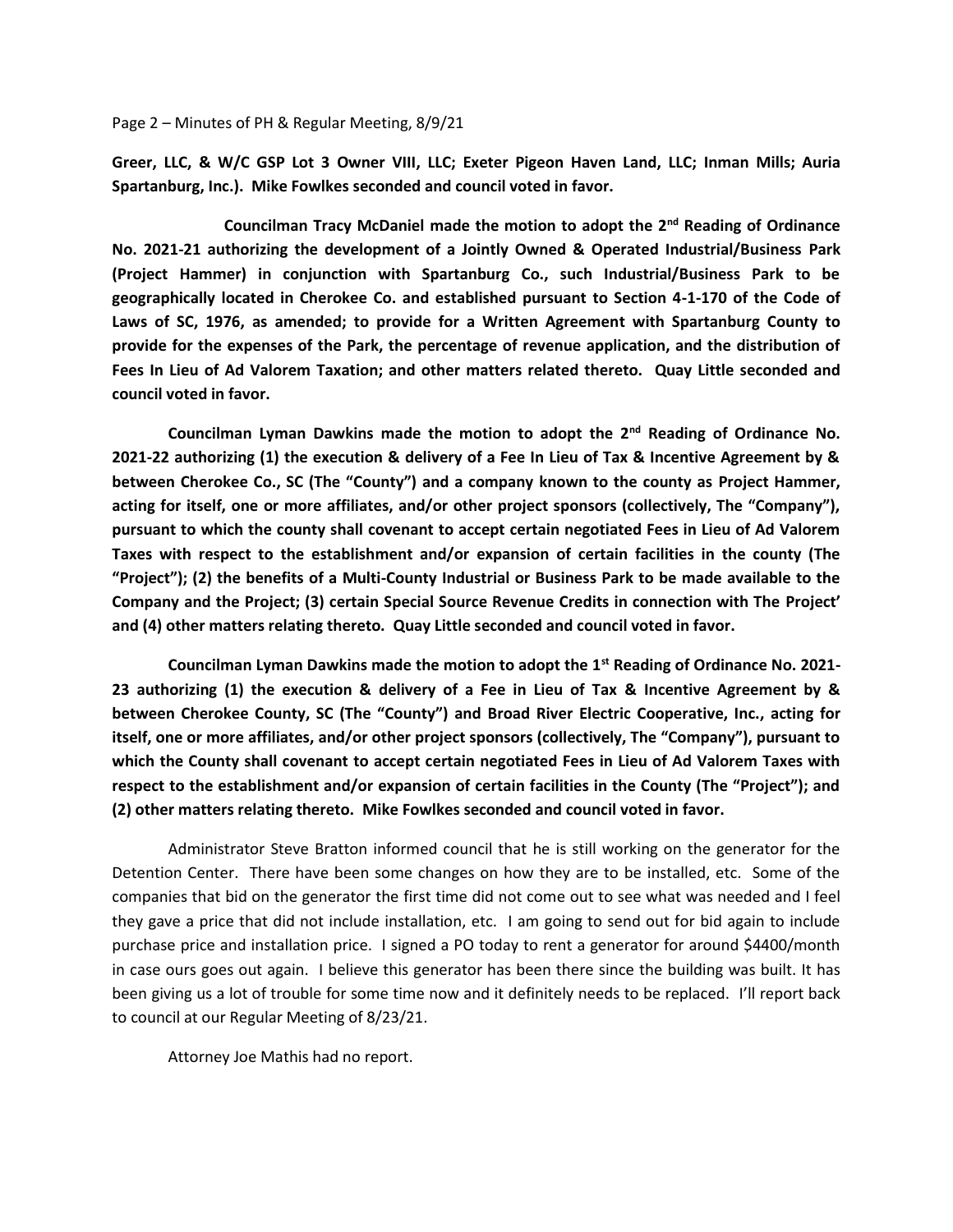## Page 3 – Minutes of PH & Regular Meeting, 8/9/21

Administrator Steve Bratton announced that he has been working with Mallard at the Broad River Electric Cooperative, Inc. and they are building a new facility out on Webber Road which should be completed 12/31/21. The BRE will be is transferring their current facility located on Hamrick Street to Cherokee County. They plan to move out summer of 2022. A while back County Council decided to move forward with plans for a new Public Works Facility on Lemuel Road. Since this facility will come available to the county, council has decided to move the Public Works Operations to the Broad River Facility located on Hamrick Street. This will include R&B, Vehicle Main. Shop, Recycling, SWC Dept., PW Administration Office, etc. Another exciting announcement is that this is a big step toward assisting our Recreation Department. We will convert the auditorium into a gym which will facilitate 4 full-size basketball courts; volleyball courts, pickle ball, etc. The facility will also still be able to accommodate community meetings. The facility will keep the name of Broad River Electric Auditorium in honor of Richard Baines. This is very important for us moving forward in completing long range plans; saving money on our Public Works plans and assisting the Recreation Dept. in moving forward as well.

Recreation District Director Marcus Bradley thanked council for making this happen. It has been 9 years of planning for something like this to happen. I appreciate all council does for the Recreation Dist. to help us provide recreation for all the citizens in Cherokee Co.

Councilman Tracy McDaniel stated it has been hard for us not to call & tell you about this because we too are very excited in our partnership in providing recreation for our county. Council appreciates your leadership & hard work.

Chairman Tim Spencer asked Marcus how many children do you have playing basketball? Marcus replied between 350 to 400 in a year for all ages. Tim replied now we can house them in a centralized place instead of all over the county. Marcus replied yes and now we can offer volleyball, wrestling, cheering, etc.; and basketball during the regular basketball season. This is a game changer.

Councilman Quay Little stated this is a great relationship and now we can be one team trying to move forward. Better things are coming down the road and we truly appreciate the entire Recreation Board & Staff.

Councilman Lyman Dawkins replied we truly appreciate you, Johnny, the Board and entire staff. This is a win for Cherokee Co. in providing recreation for our young people.

Councilman David Smith replied this announcement tonight is just the  $1<sup>st</sup>$  Chapter of many more to come. Council appreciates you, your staff & the Recreation Board.

Administration Steve Bratton reported that we went out for bid on our 2021 General Obligation Bond and received an Aa3 Rating; 11 financial institutes responded and we will receive 1.228% interest rate for 20 years based on an \$11 million-dollar bond.

Administrator Steve Bratton reported on the Paving Oversight Contract. CTC has gone out for bid on the paving project for Cherokee County. We have had a turn-over in our PW Dept. and those